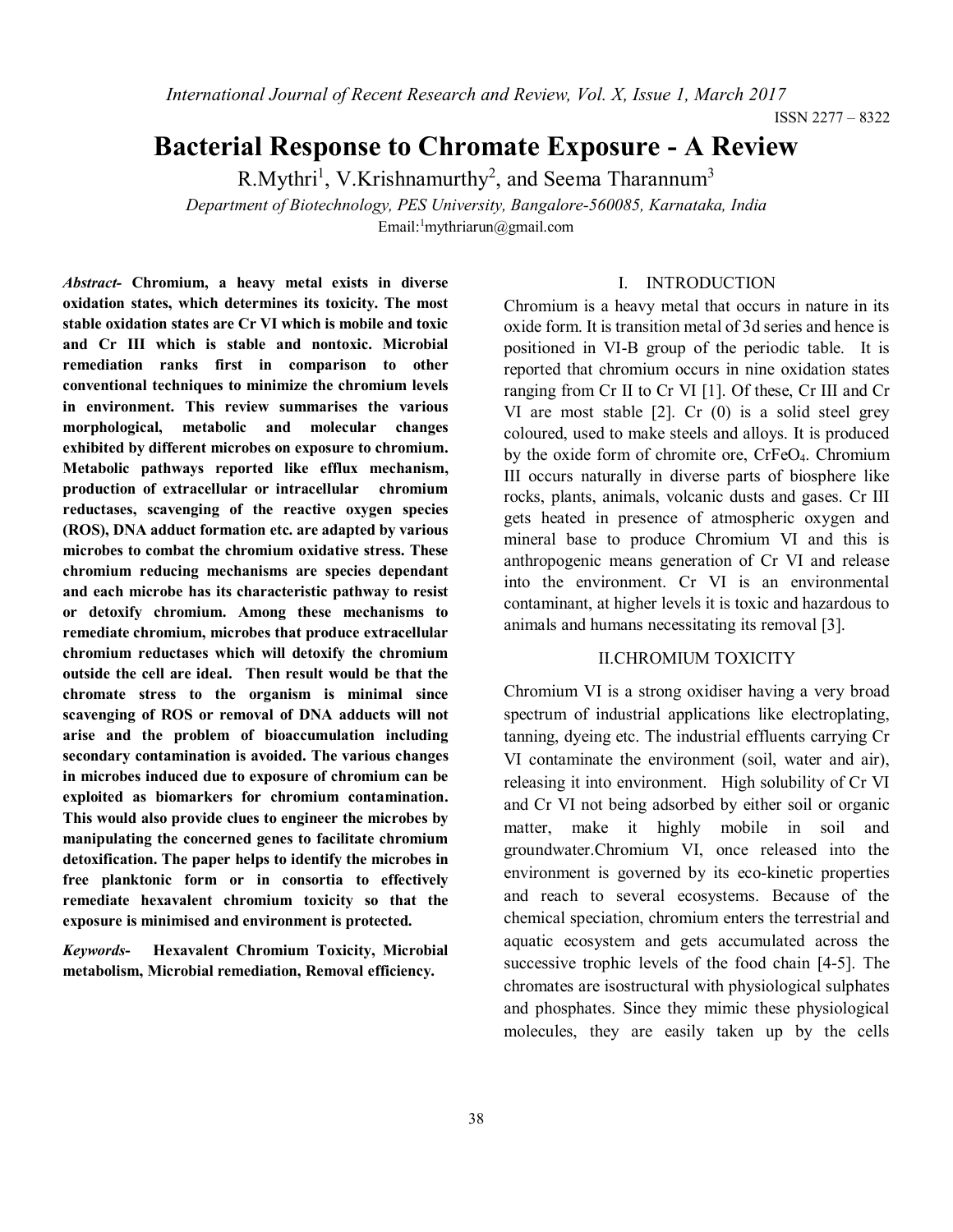throughsulphate transporters.Chromium VI is a potent carcinogen [6]. Chromium is identified as one of the top 17 chemicals that is hazardous to human health, thereby necessitating its removal to minimise the risk. The principle behindchromium removal detoxification is conversion of hexavalent chromium to stable oxidation state, Cr III. Cr III is insoluble in water [2] and exhibits membrane impermeability[7].

Environmental Protection Agency (EPA) has notified permissible limits for hexavalent chromium. For inland surface water it is 0.1mg/L, in public sewers, the permissible level is 2.0 mg/L and in marine and coastal areas it is 2.0mg/L. (Table I)

## TABLE I

Permissible limits of chromium as per EPA Notification

| Sl.<br>No.       | Environment component                | Chromium<br>levels (ppm) |
|------------------|--------------------------------------|--------------------------|
| 1.               | Primary Drinking Water<br>Standard   | 0.1                      |
| $\overline{2}$ . | Common Range in Soils,               | $1 - 1,000;$             |
| 3.               | Livestock Water Quality,             |                          |
| 4.               | <b>Surface Water Quality</b>         | 0.05                     |
| 5.               | Industrial effluents                 | $\mathfrak{D}$           |
| 6.               | Land Application of Sewage<br>Sludge | 3000                     |

Source-"Pollution Control Acts, Rules, and Notifications" Central Pollution Control Board, IV edition pp358-359.TERI Energy Data Directory & Yearbook, 2005-06.

Note: India has adopted EPA levels as standard permissible limits of chromium in water.

# III. SIGNIFICANCE OF MICROBIAL REMEDIATION OF CHROMIUM

To treat an effluent, a technology is considered to be efficient if it is technically applicable, simple and cost effective [8]. Conventional physicochemical techniques like electrodialysis [9], electrocoagulation [10], limestone treatment [11], ion exchange resins [12],

[13] have been reported to be remediating technologies. These are technologically intensive as well as expensive. Also, some adsorption techniques pose the formation of secondary contaminants in environment and its removal is cumbersome. Utilising microbes toremove the chromium from environment appears economical and a feasible technology as chromium could be detoxified effectively, causing least harm to the environment [14]. Bacterial reduction of chromium can happen in aerobic as well as anaerobic conditions [15].To persist in chromium rich environment, the microbes must be resistant to chromium and possess the potential metabolic pathways to combat the negative impact of chromium. Various bacteria occurring in nature like *Bacillus plumulis, Alcaligenesfaecali*s and *Staphylococcus sp*. [16], *Pseudomonas sp* [17].*Bacillus subtilis strainPESA* [18] have the ability to reduce Cr VI ,which is highly toxic into stable nontoxic Cr III. (Fig 1).

# IV. CHROMIUM RESISTANCE AND REMOVAL IN MICROBES

The reduction of chromium by microbes is a detoxification mechanism and reduction can be direct or indirect. The direct Cr VI reduction are different in aerobes and anaerobes. In aerobes, the chromium is reduced by soluble chromate reductases consuming NADH or NADPH as cofactors [19]. In anaerobic condition, it is reported that Cr VI becomes terminal electron acceptor in electron transport chain [20].

In some microorganisms which possess sulphate transporters in their cell membrane, chromate is taken up by sulphate transporters as chromate is analogous to sulphates [21]. When chromate gains entry into the microbe, it is detoxified by various mechanisms like efflux through transporters, extracellular or intracellular degradation by chromium reductases, formation of DNA adducts, activation of ROS scavenging enzymes etc.in different bacteria. Ultimately, the chromium resistant microbes either convert it to a safe form to prevent oxidative stress or completely metabolise the hexavalent chromium through various metabolic pathways for nutrition.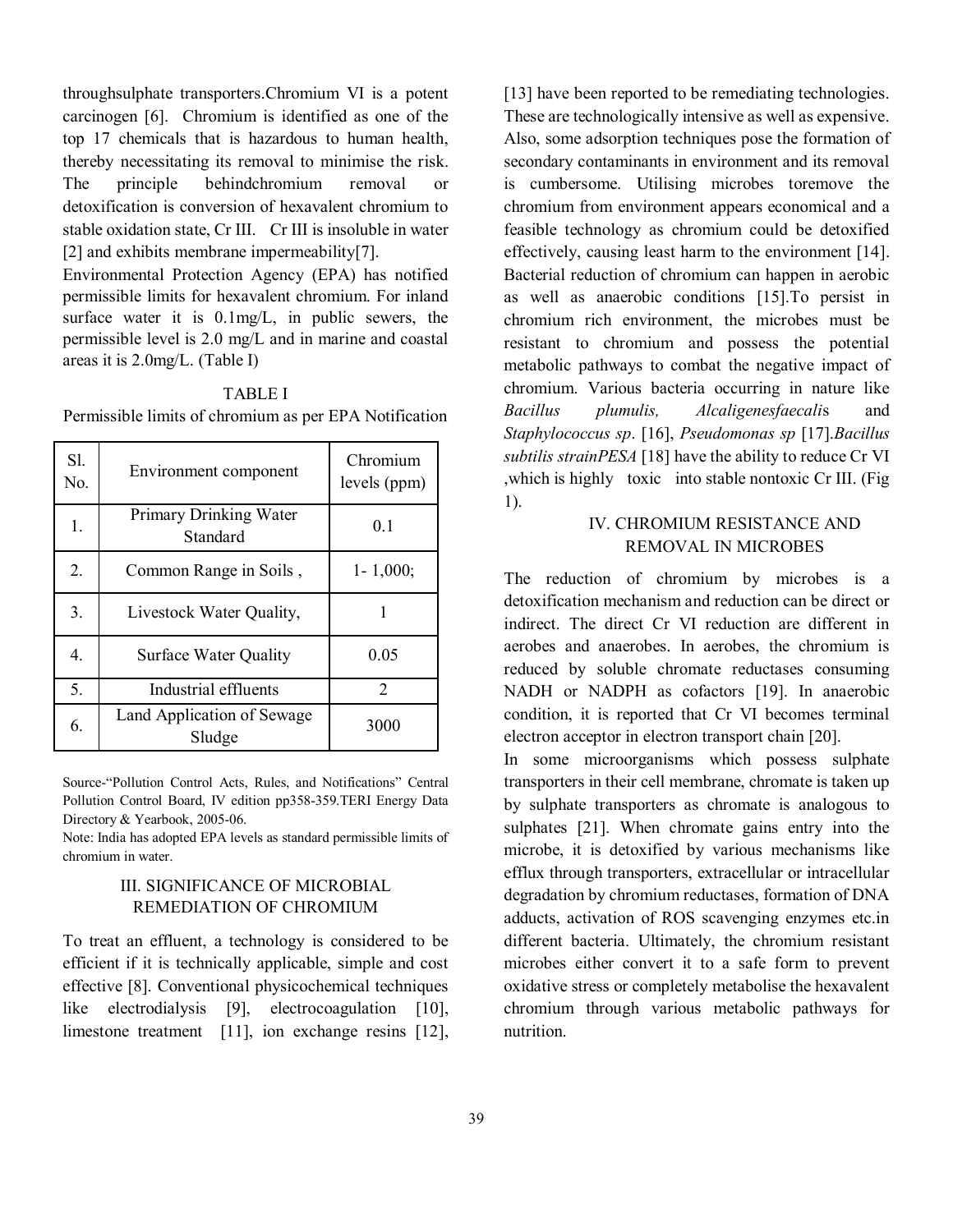In *Bacillus subtilis*, the chromium reduction is mediated by membrane bound enzymes that are constitutively produced. The chromium removal efficiency of 100% is achievable at pH 9 [22]. In *Enterococcus gallinarum*, chromium is reduced by the proteins of the cell that are either membrane bound or soluble [23].chromium reduction of 100% has been reported at concentration of 200mg/l in aerobic conditions at optimum temperature of 37<sup>0</sup>C and pH of 10. In *Pseudomonas aeruginosa*, chromium stress is combated by removing the chromium by an effluxmechanism which is attributed to the functioning of a plasmid conferred *chr A* gene [24], [25]. *Pseudomonas aeruginosa*CRM 100 has been reported to remove up to 99.8% of chromium, the initial concentration being 100mg/L [26]. *Alkaligenesfaecalis* is found to reduce chromium up to 97% with an initial concentration of chromium reported to be 100µg/ml [16]. The reduction of chromium is by chromium reductase enzyme produced by *Alkaligenesfaecalis* [27]. *Bacillus subtilis PESA* strain is found to remediate chromium up to 93% at an acidic pH of 3 in a 500mg/L of concentration of media [18]. A tannery effluent isolate *Pseudomonas putida strain K*, is able to reduce 93% of Chromium VI in 24 hours at pH of 7.2. [28]. *Pseudomonas putida (MTCC 102)* is found to remove 88% of chromium after 96 hours at pH 5.2 [29]. In some organisms like *Pseudomonas putida* and *E.coli*, it is reported that reduction of Cr VI to Cr III takes place within the cell followed by salting out of Cr III to exterior of cells. The accumulation of Cr VI inside the cells activates scavenging of the reactive oxygen species (ROS) by various enzymes like superoxide dismutase, catalase, etc. [30]. *Bacillus cereus* is reported to have a removal efficiency of 76% [31].The chromium remediating capacity of *Bacillus cereus* is attributed to Constitutive expression of *chr A* genes [32].In *Arthrobactersp,* chromate efflux is through chrA transport protein.[33]. Extracellular chromium reductases, which are dependent on NADH, convert toxic CrVI to Cr III which is nontoxic [19]. In *Arthrobacterviscosus*, chromium removal efficiency of 72.5% and chromium uptake of 12.6mg Cr/g of biomass

takes place at pH 4 [34].The first microbe, *Pseudomonas dechromaticans* reducing chromium was discovered in 1970s [35].



Fig. 1 Graphical representation of chromium removal efficiency of various microorganisms.

# V. MICROBIAL METABOLISM AND CHROMIUM EXPOSURE EFFECTS

Many bacteria, tolerant to chromium are able to thrive in chromium rich environments, in spite of the chromate stress. This can be attributed to various metabolic changes that occur in these microbes on exposure to chromium. The rationale behind tolerance for heavy metals in microbes can be either plasmid mediated, [24], or due to genetic mutations, [36], or biotransformation [37] or by bioadsorption [34]. Chromium tolerance and reduction are two different abilities of microbes. It is not the single characteristic of the group [38]. *Bacillus cereus* shows a very high minimum inhibitory concentration (MIC) of 750mg/L of chromium. When this organism is exposed to chromium, it shows a lag phase spanning 4 to 8 hours with a maximum growth at 24 hours, while in the control samples, which are not exposed to chromium exhibit a lag phase of 2 to 3 hours with a maximum growth at 20 hours. Because of its high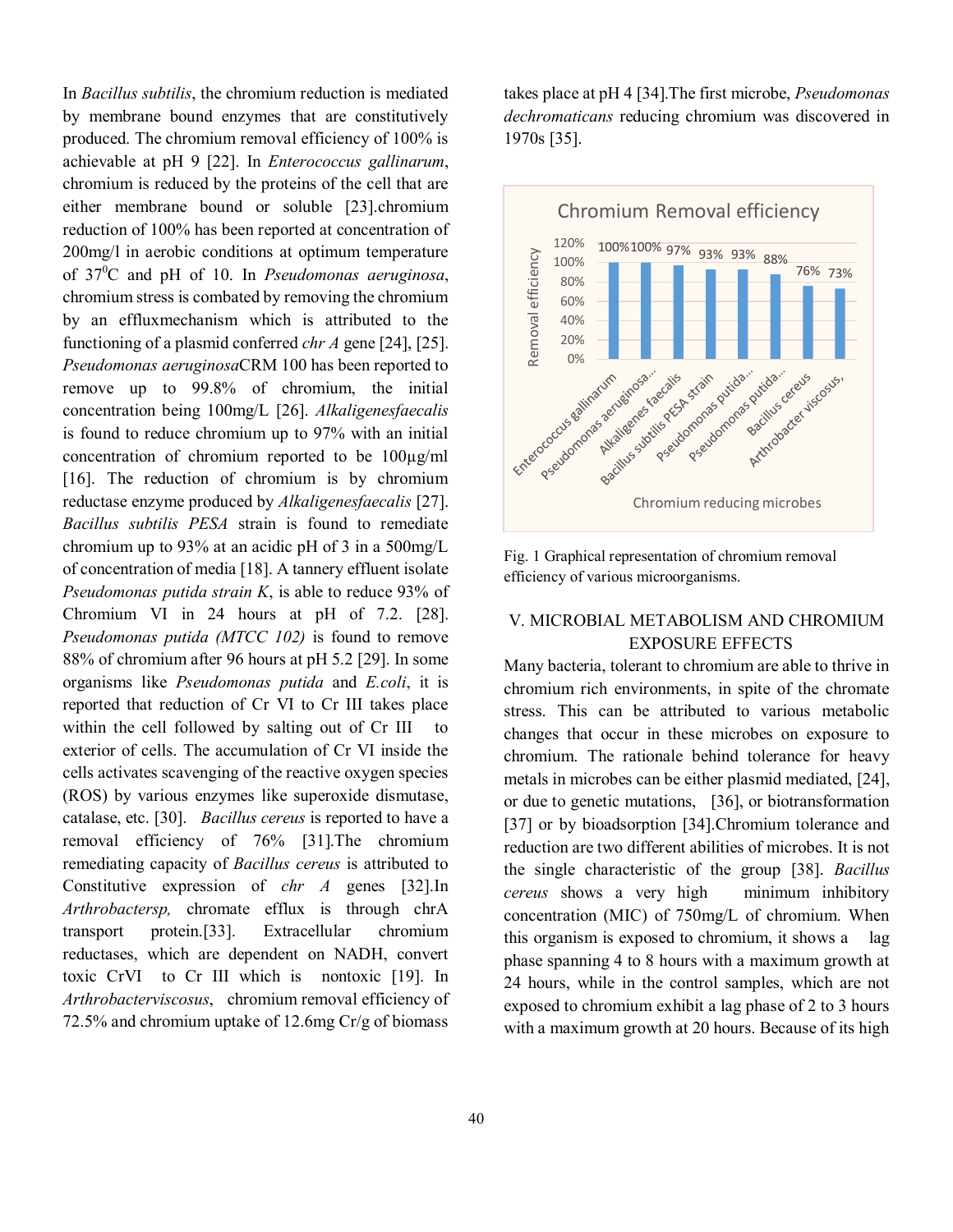tolerance, it is a potential candidate for remediation of chromium [39]A marine bacteria *Bacillus licheniformis*, (deposited at NCBI GenBank;Accession Number-HM194725) is found to exhibit a very high tolerance to chromium in comparison with the terrestrial strains. It is reported to reduce a very high concentration of chromium up to 1500mg/L within 72 hours. This tolerance and efficiency of chromium reduction is attributed to the extracellular surface active agent (bio surfactant) produced by the microbe, that protects the microbe from oxidative stress [40]. The bacterial strains Rb-1 (*Pseudomonas aeruginosa*) and Rb-2 (*Ochrobactrumintermedium*), exhibit a good potential for bioremediation. It is reported that an initial chromate stress of 100 µg/L brings in a cascade of changes in biochemical parameters like high proline content, high nitrate reductase activity [41]. *E.coli k-12* strains, when exposed to chromate, within 3 hours of exposure, the cells assume filamentous morphology. The cellular levels of glutathione and other thiols are depleted, SOS response is activated, and level of proteins which counter oxidative stress ,such as sod B, cyst-K are increased. This is an adaptation by the microbe to combat the chromate stress. Minimizing theoxidative stress during chromate reduction will facilitate bioremediation [42]. The high chromium tolerance ability of the microbe *Ochrobactrumtritici5bvl1*, is attributed to the presence of a transposon *TnOtChr,* whose length is 7,189 base pairs. This belongs to the mixed group of Tn21/Tn3 transposon subfamily. This transposon stretch harbours a cluster of genes, *chrB, chrA, chrC*, and *chrF.* It is also reported that in *O.tritici* that are sensitive to chromium, the *chrB*and *chrA* genes, are crucial for establishment of high resistance, while *chrF* or *chrC*do not play a crucial role in resistance [43]. *Shwenellaodiensis,* when exposed to chromium, exhibits a spectrum of biochemical and molecular changes to combat the chromate stress. Major response to heavy metals like chromium include modulation of two strategies. Firstly, *Oxidative stress protection*, achieved by upregulation of a family of genes referred to as "resistance nodulation cell division

41

protein family genes (RND)",which supports cation efflux and confers heavy metal resistance .Secondly, it is *detoxification*, due to activation of various stress related genes and sigma factor related genes (*RpoS, RpoH, RpoE).* Perfect coordination of oxidative stress response and detoxification in *shwenella* accounts for its high chromium resistance and chromium reducing ability [44].

# IV. MOLECULAR MECHANISMS INVOLVED IN CHROMIUM REMEDIATION

When the bacteria are exposed to chromium, the cells will continuously be in oxidative stress to get rid of chromium. As a result, genes concerned with the production of various chromium countering substances get regulated in those cells accordingly to combat chromium stress. The genes that are regulated vary in different bacteria and thus these genes can serve as markers to indicate chromium stress in a respective bacteria. The *chrA* genes in bacteria ,involved in chromium detoxification, are reported to be located either onchromosomal DNA or plasmid, or on both [45]. These are organised into operons. *Caulobactercresentus* is a ubiquitous microbe that can sustain low nutrient conditions which is a characteristic feature of toxic heavy metal contamination. On exposure to chromate, the principal response is upregulation of manganese dependant superoxide dismutase gene *sod A*. Sulphate transporters are downregulated to prevent the uptake of chromium. Glutathione s transferase (CC2311) is upregulated 6 folds and DNA repair enzymes CC2272 and CC2200 also are upregulated[46]. When *ShwenellaoneidensisMR-1* is chronically challenged with Cr VI for 24 hours, it is revealed by transcriptome profiling at the end of 24 hours exposure that, prophage related genes and other genes concerned with metabolic processes like metabolism of DNA, cell division, biosynthesis of cellular proteins, degradation of peptidoglycan are upregulated. But the genes that regulate transport binding proteins, chemotaxis and motility are repressed to a large extent. Transcriptome analysis by microarray profiling and two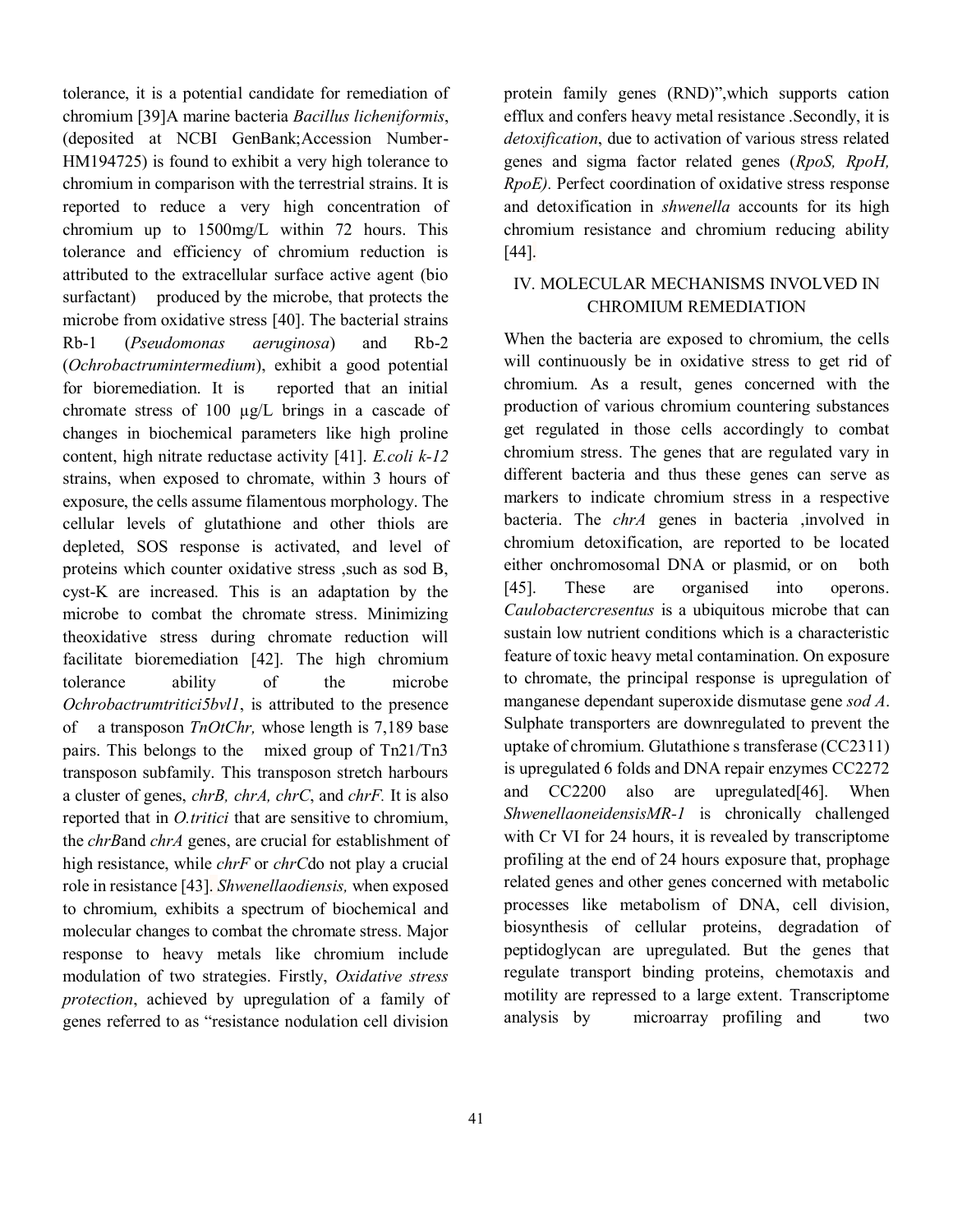dimensional liquid chromatography and mass spectrophotometry it is found that gene products of 14 open reading frames (ORFs) with annotations that correspond to mobile and extrachromosomal elements are upregulated. This indicates that chronic exposure to chromium and its derivatives lead to induction of lytic cycle [47]. In *Ochrobacteriumtritci,* resistance to Chromium VI and superoxide is conferred by chr BACF, an operon which is located on a transposable element [43]. There are chromium resistant determinants in Archea, Bacteria and Eukarya which are coded by genes of chromate ion superfamily [7]. In *Arthrobacter sp. Strain FB24*, chromium resistance determinants, a cluster of 8 genes are on a plasmid, that code for *chr A , chr B* and oxidoreductase coding genes [33]. *Pseudomonas corrugate28* is a chromate resistant bacterium. By phenotype microarray, it is found that gene *osc A* is involved in utilization of organosulpher compounds. It is located upstream of ABC transportergene and codes for a protein that binds with transcriptional unit of *sbp* which is overexpressed during chromate exposure. Sulphate uptake is modulated during chromate stress as chromates and sulphates, which are analogues, compete for the same sulphur binding proteins. As a result, *oscA-sbp* is overexpressed. The mutant strains in which the *osc A* is inactivated by insertional inactivation, gives rise to chromate sensitive strains. This indicates that functional *osc A* gene, principally accounts for chromate resistance in *P. Corrugate 28*[48]. In *Bacillus cereus sj 1*, which is a rapid chromium reducing organism is an aerobe. On chromium exposure, a chromate transport operon *chr l A* and two additional *chr A* genes are activated and upregulated. *chr A1* and *chr l* are upregulated on chromium exposure while the other two chromium transporter gene of the operon *chr2* and *chr 3* are constitutive [32]. *Pseudomonas putida*, *strain F1*, when exposed to chromate, in different media, LB and M9L with varied carbon sources, upregulation of proteins of different functions such as transcription, inorganic ion transport ,metabolism, amino acid metabolism are triggered. These proteins possess the potential to serve as

42

the indicators or markers for chromate reduction in microbial communities [49]. In *Bacillus subtilis, nfrA* gene is upregulated 5.3 folds upon chromium treatment. So this strain is identified as a prospective agent for bioremediation [50]. In *Bacillus subtilis*, an error prevention oxidised Guanine system is involved in prevention of the mutagenesis occurring due to ROS scavenging. In mutants, that lack this system, 7,8, dihydroxy,8-oxodeoxyguanosine lesions have been reported to have formed in chromosomes of *Bacillus subtilis* exposed to chromium, thereby confirming the mutagenesis in the mutant strains but not in the wild type [51]. Transcriptome profiling and qRT-PCR of *Staphylococcus aureus-LZ-01* has confirmed thioredoxinreductase genes and genes that code for main subunits of cytochrome c oxidase complex, ABC-type metal/multidrug transporters and efflux pumps are up-regulated, upon Cr(VI) treatment [52]. Four different strains of *Microbacterium* sp"*Cr-K1W, Cr-K20, Cr-K29, and Cr-K32*" isolated from contaminated sediment of Seymore, (Indiana) reveal varying chromate responses despite their phylogenetic similarity of harbouring identical 16S rRNA gene sequences. Cr-K-29 and Cr K32 are fast reducers of chromium while the other two are slow reducers of chromium. The fast reduction of chromium in these strains may be attributed to presence of additional iron transport regulating genes like ABC-type iron transporter, component of synthase permease, and siderophoresynthetase [53]. Engineering genes to develop novel preferred traits in chromate reducing bacteria by to enhance chromiumicrobes [54]. So, the organisms can be screened for genes that can be engineered, to remediate chromium in vitro in the effluents. In nature, usually, single species are unable to endure a composite environment. Pure cultures under laboratory controlled conditions may not mimic actual environmental conditions in areas that are highly contaminated with a mixture of metals. Bacteria in a mixed culture are more stable and have high survival rates. Consortia of cultures have been reported to be superior metabolically for removing metals and apt for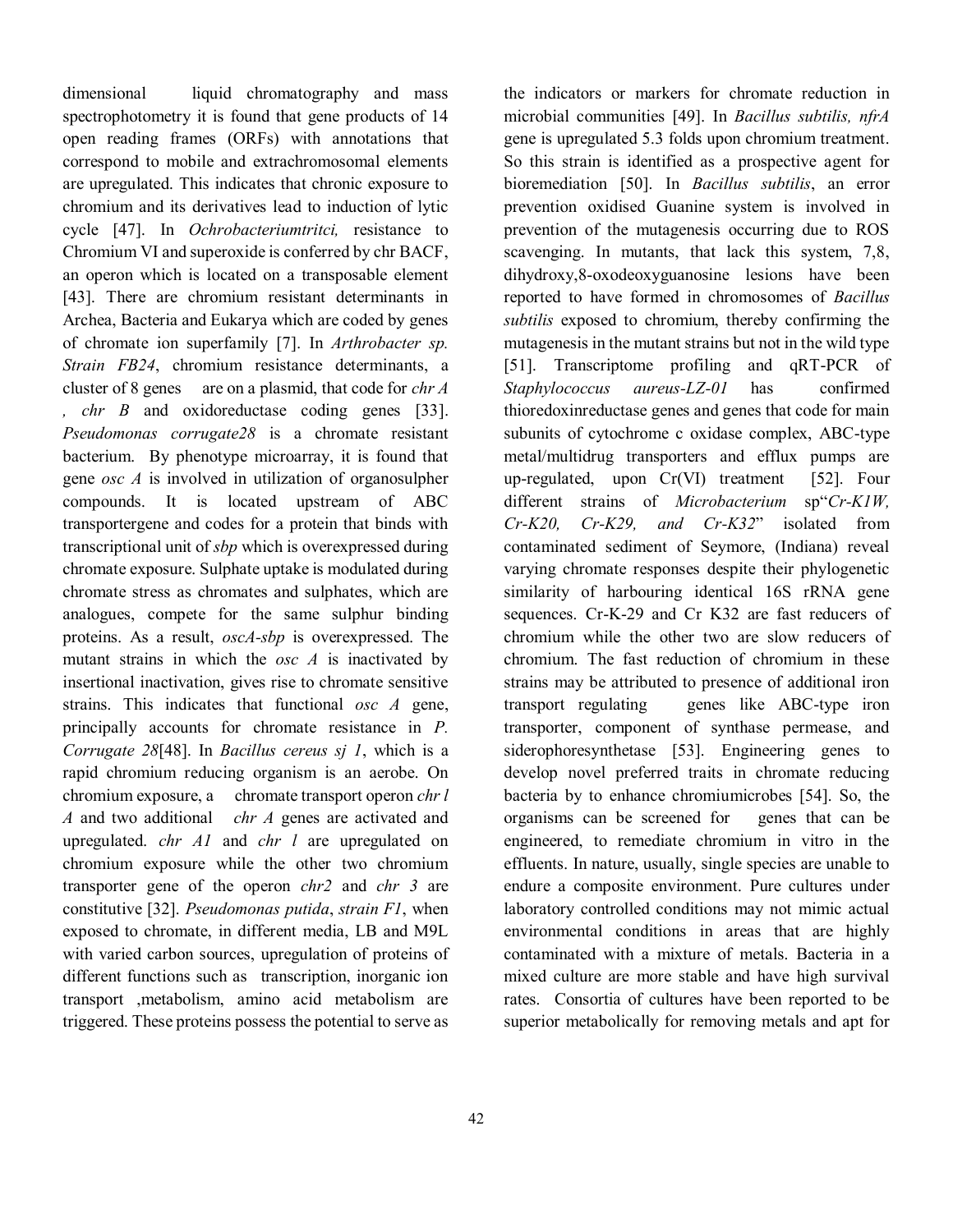field applications, since they are more competitive and have high survival rates [55]. To remediate the chromium *invitro* using a microbial consortia, immobilized cells are preferred over the free floating planktonic cells as they can withstand higher chromium toxicity [56], stable and easier to re-use [57], can be easily separated from the biomass, have better particle size, better capability of regeneration [58] and minimum depletion of nutrient source.

# VI. CONCLUSION

Chromium metal exhibits toxicity in its hexavalent form. Chromium VI is the principal toxicant released to the environmental media by anthropogenic activity.Chromium III is nontoxic and several microorganisms have the intrinsic capability of this detoxification process. Hence, microbial remediation outweighs its usefulness in several ways like ease and efficiency of remediation. This review facilitates engineering for optimal remediation to achieve feasibility and enhancibility of chromium remediation by exploring theutility of reported microbes and remediation by formulating a consortia.

#### VII. ACKNOWLEDGEMENTS

The authors would like to acknowledge the management and staff of PES University. The authors gratefully thank Mr.Subhash Reddy, the librarian of PES University for extending service to prepare the manuscript

## VIII. REFERENCES

- [1] J. Emsley, Nature's building blocks: An A-Z guide to the elements, 2nd Ed. New York: Oxford University Press, 2011.
- [2] R. J. Bartlett, "Chromium cycling in soils and water: Links, gaps, and methods," Environ. Health Perspect., vol. 92, pp. 17–24, 1991.
- [3] A. P. Das and S. Mishra, "Hexavalent Chromium (VI): Environment Pollutant and Health Hazard," J. Environ. Res. Dev., vol. 2, no. 3, pp. 386–392, 2008.
- [4] O. A. Dahab, A. N. Khalil, and Y. Halim, "Chromium fluxes through Mex Bay inshore waters," Marine Pollution Bulletin, vol. 21, no. 2. pp. 68–73, 1990.
- [5] P. Taylor, D. E. Kimbrough, Y. Cohen, A. M. Winer, L. Creelman, and D. E. Kimbrough, "Critical Reviews in Environmental Science and Technology A Critical Assessment of Chromium in the Environment A Critical Assessment of Chromium in the Environment," Crit. Rev. Environ. Sci. Technol., vol. 29, no. 1, pp. 1–46, 1999.
- [6] A. Zhitkovich, "Chromium in drinking water: Sources, metabolism, and cancer risks," Chem. Res. Toxicol., vol. 24, no. 10, pp. 1617–1629, 2011.
- [7] M. I. Ramírez-Díaz, C. Díaz-Pérez, E. Vargas, H. Riveros-Rosas, J. Campos-García, and C. Cervantes, "Mechanisms of bacterial resistance to chromium compounds," BioMetals, vol. 21, no. 3, pp. 321–332, 2008.
- [8] M. A. Barakat, "New trends in removing heavy metals from industrial wastewater," Arab. J. Chem., vol. 4, no. 4, pp. 361–377, 2011.
- [9] T. Z. Sadyrbaeva, "Removal of chromium(VI) from aqueous solutions using a novel hybrid liquid membrane???electrodialysis process," Chem. Eng. Process. Process Intensif., vol. 99, no. Vi, pp. 183–191, 2016.
- [10] M. K. Asl, M. Moshtaghi, and A. H. Hassani, "Efficiency Evaluation of Electrocoagulation Process for Removal of Chromium ( Heavy Metal ) From Municipal and Industrial Wastewater," vol. 7, no. 1, pp. 1258–1268, 2014.
- [11] H. A. Aziz, M. N. Adlan, and K. S. Ariffin, "Heavy metals (Cd, Pb, Zn, Ni, Cu and Cr(III)) removal from water in Malaysia: Post treatment by high quality limestone," Bioresour. Technol., vol. 99, no. 6, pp. 1578–1583, 2008.
- [12] T. A. Kurniawan, G. Y. S. Chan, W. H. Lo, and S. Babel, "Physico-chemical treatment techniques for wastewater laden with heavy metals," Chem. Eng. J., vol. 118, no. 1–2, pp. 83–98, 2006.
- [13] S. Rengaraj, K. H. Yeon, and S. H. Moon, "Removal of chromium from water and wastewater by ion exchange resins," J. Hazard.Mater., vol. 87, no. 1–3, pp. 273–287, 2001.
- [14] J. Jeyasingh and L. Philip, "Bioremediation of chromium contaminated soil: Optimization of operating parameters under laboratory conditions," J. Hazard. Mater., vol. 118, no. 1–3, pp. 113–120, 2005.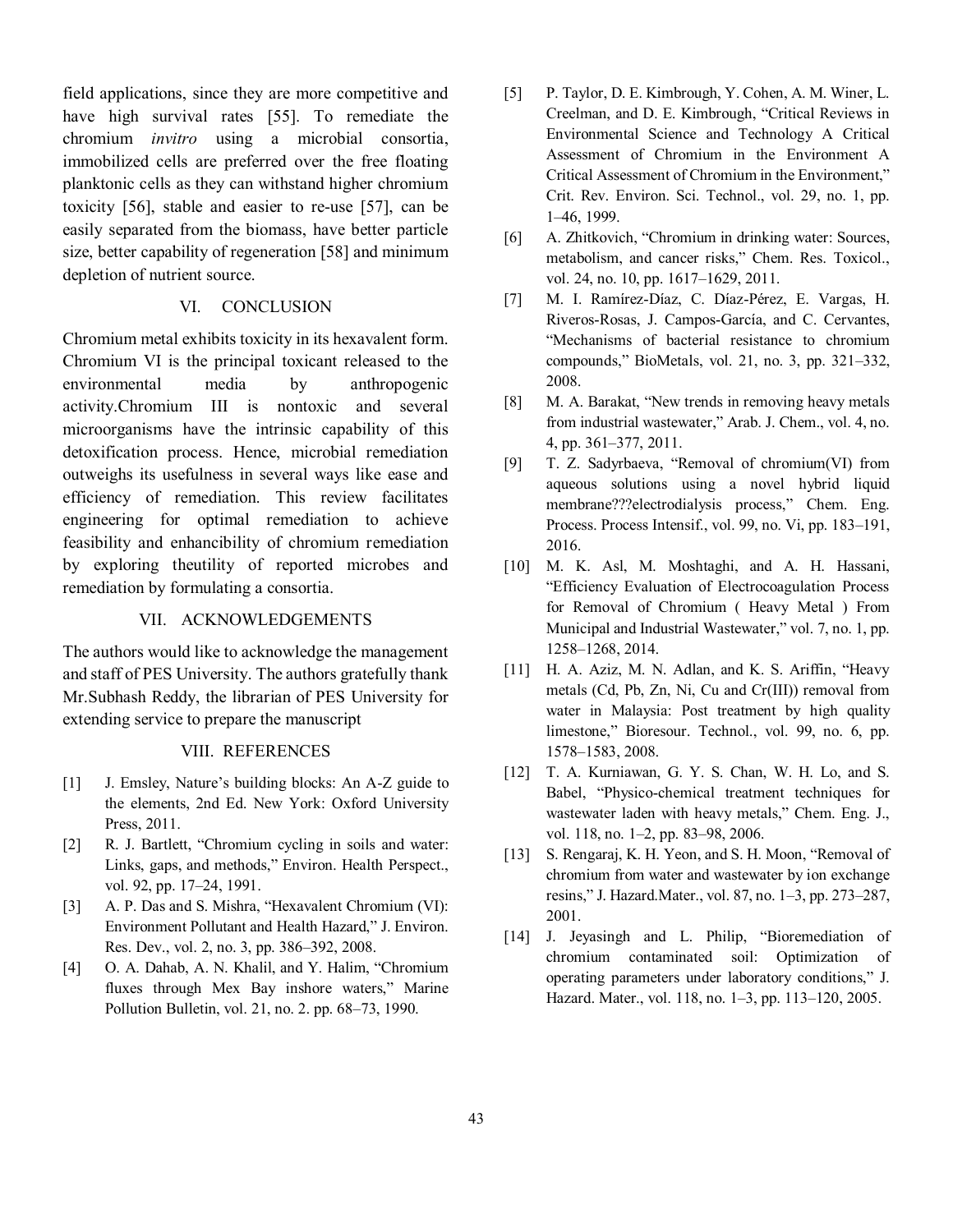- [15] Y.-T. Wang and H. Shen, "Bacterial reduction of hexavalent chromium.," Journal of industrial microbiology, vol. 14, no. 2. pp. 159–163, 1995.
- [16] F. R. Shakoori, S. Tabassum, A. Rehman, and A. R. Shakoori, "Isolation and Characterization of Cr 6 + Reducing Bacteria and Their Potential Use in Bioremediation of Chromium Containing Wastewater," Zool. Soc. Pakistan, vol. 42, no. 6, pp. 651–658, 2010.
- [17] R. Jayalakshmi and C. S. V. R. C. Rao, "Journal of Chemical , Biological and Physical Sciences Isolation , Screening and Molecular Characterization of Chromium Reducing Cr ( VI ) Pseudomonas Species," vol. 3, no. 1, pp. 297–304, 2013.S. Tharannum, V. Krishnamurthy, and R. Mahmood, "Characterization of chromium remediating bacterium Bacillus subtilis isolated from electroplating effluent .," Int. J. Eng. Res. Appl., vol. 2, no. 4, pp. 961–966, 2012.
- [19] C. H. Park, M. Keyhan, B. Wielinga, S. Fendorf, and A. Matin, "Purification to homogeneity and characterization of a novel Pseudomonas putida chromate reductase," Appl. Environ. Microbiol., vol. 66, no. 5, pp. 1788–1795, 2000.
- [20] B. M. Tebo and A. Y. Obraztsova, "Sulfate-reducing bacterium grows with  $Cr(VI)$ ,  $U(VI)$ ,  $Mn(IV)$ , and Fe(III) as electron acceptors," FEMS Microbiol. Lett., vol. 162, no. 1, pp. 193–198, 1998.
- [21] S. D. Brown, "Molecular Dynamics of the Shewanellaoneidensis Response to Chromate Stress," Mol. Cell. Proteomics, vol. 5, no. 6, pp. 1054–1071, 2006.
- [22] M. S. Mary Mangaiyarkarasi, S. Vincent, S. Janarthanan, T. SubbaRao, and B. V. R. Tata, "Bioreduction of Cr(VI) by alkaliphilic Bacillus subtilisand interaction of the membrane groups," Saudi J. Biol. Sci., vol. 18, no. 2, pp. 157–167, 2011.
- [23] H. Sayel, W. Bahafid, N. T. Joutey, K. Derraz, K. F. Benbrahim, S. I. Koraichi, and N. El Ghachtouli, "Cr(VI) reduction by Enterococcus gallinarum isolated from tannery waste-contaminated soil," Ann. Microbiol., vol. 62, no. 3, pp. 1269–1277, 2012.
- [24] D. H. Nies, S. Koch, S. Wachi, N. Peitzsch, and J. Saier M.H., "CHR, a novel family of prokaryotic proton motive force-driven transporters probably containing chromate/sulfateantiporters," J. Bacteriol., vol. 180, no. 21, pp. 5799–5802, 1998.
- [25] B. E. Pimentel, R. Moreno-Sánchez, and C. Cervantes, "Efflux of chromate by Pseudomonas aeruginosa cells expressing the ChrA protein," FEMS Microbiol. Lett., vol. 212, no. 2, pp. 249–254, 2002.
- [26] D. Salamanca, N. Strunk, and K. H. Engesser, "Chromate reduction in anaerobic systems by bacterial strain Pseudomonas aeruginosa CRM100," Chemie-Ingenieur-Technik, vol. 85, no. 10, pp. 1575–1580, 2013.
- [27] B. Gargi, D. Ranjit, and K. S. K, "Chromium Bioremediation by AlcaligenesFaecalis Strain P-2 Newly Isolated From Tannery Effluent," vol. 9, no. 3, pp. 840–848, 2015.
- [28] S. Mahmood, A. Khalid, T. Mahmood, M. Arshad, and R. Ahmad, "Potential of newly isolated bacterial strains for simultaneous removal of hexavalent chromium and reactive black-5 azo dye from tannery effluent," J. Chem. Technol. Biotechnol., vol. 88, no. 8, pp. 1506–1513, 2013.
- [29] H. Kaur and A. Kumar, "Bioremediation of Hexavalent" Chromium in Wastewater Effluent By Pseudomonas Putida (Mtcc 102)," Int. J., vol. 1, no. 4, pp. 2311–2484, 2014.
- [30] D. F. Ackerley, C. F. Gonzalez, C. H. Park, R. B. Ii, a Matin, and M. Keyhan, "Chromate-Reducing Properties of Soluble Flavoproteins from Pseudomonas putida and Escherichia coli Chromate-Reducing Properties of Soluble Flavoproteins from Pseudomonas putida and Escherichia coli," vol. 70, no. 2, pp. 873–882, 2004.
- [31] U. C. Naik, S. Srivastava, and I. S. Thakur, "Isolation and characterization of Bacillus cereus IST105 from electroplating effluent for detoxification of hexavalent chromium," Environ. Sci. Pollut. Res., vol. 19, no. 7, pp. 3005–3014, 2012.
- [32] M. He, X. Li, L. Guo, S. J. Miller, C. Rensing, and G. Wang, "Characterization and genomic analysis of chromate resistant and reducing Bacillus cereus strain SJ1.," BMC Microbiol., vol. 10, no. Iii, p. 221, 2010.
- [33] K. L. Henne, C. H. Nakatsu, D. K. Thompson, and A. E. Konopka, "High-level chromate resistance in Arthrobacter sp. strain FB24 requires previously uncharacterized accessory genes.," BMC Microbiol., vol. 9, p. 199, 2009.
- [34] B. Silva, H. Figueiredo, I. C. Neves, and T. Tavares, "The role of pH on Cr(VI) reduction and removal by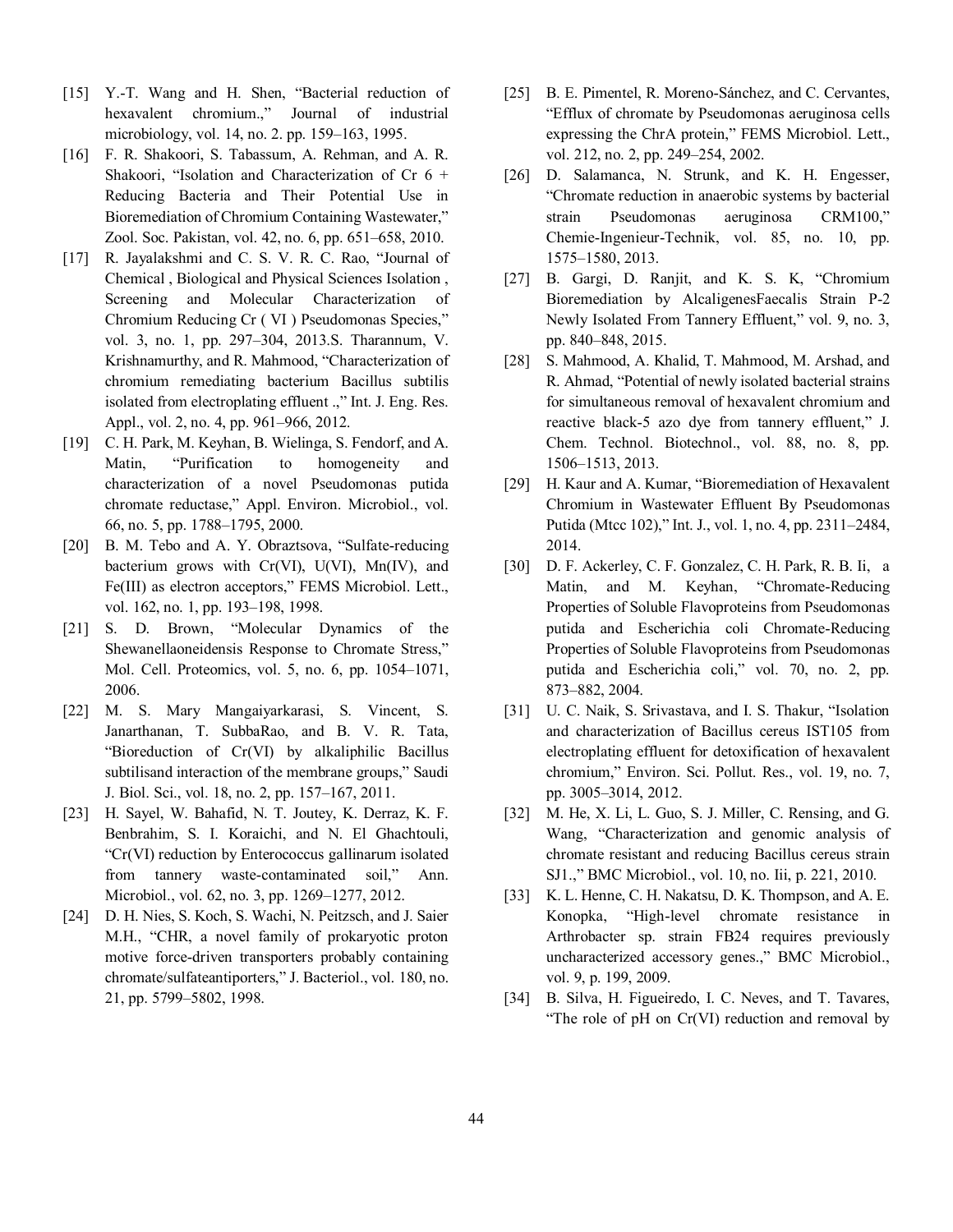Arthrobacterviscosus," Int. J. Chem. Biol. Eng., vol. 2, no. 2, pp. 100–103, 2009.

- [35] V. I. Romanenko and V. N. Koren'kov, "Pure culture of bacteria using chromates and bichromates as hydrogen acceptors during development under anaerobic conditions," Mikrobiologiia, vol. 46, no. 3. pp. 414–427, 1977.
- [36] A. T. Miranda, M. V. González, G. González, E. Vargas, J. Campos-García, and C. Cervantes, "Involvement of DNA helicases in chromate resistance by Pseudomonas aeruginosa PAO1," Mutat. Res. - Fundam. Mol. Mech. Mutagen., vol. 578, no. 1–2, pp. 202–209, 2005. M. K. Guria, A. K. Guha, and M. Bhattacharyya, "A green chemical approach for biotransformation of Cr(VI) to Cr(III), utilizing Fusarium sp. MMT1 and consequent structural alteration of cell morphology," J. Environ. Chem. Eng., vol. 2, no. 1, pp. 424–433, 2014.
- [38] R. Francisco, M. C. Alpoim, and P. V Morais, "Diversity of chromium-resistant and -reducing bacteria in a chromium- comtaminated activated sludge.," vol. 92, no. Vi, pp. 837–843, 2002.
- [39] K. K. Ghaima, W. Abbas, A. Draghi, and N. S. Lateef, "Study the Heavy Metals Tolerance , Biosorption and Antibiotic Resistance of Bacillus Cereus Isolated From Diesel Fuel Polluted Soil," vol. 4, no. 7, pp. 502–506, 2013.
- [40] V. Kavitha, N. Radhakrishnan, A. Gnanamani, and A. B. Mandal, "Management of chromium induced oxidative stress by marine Bacillus licheniformis," Biol. Med., vol. 3, no. 2 SPECIALISSUE, pp. 16–26, 2011.
- [41] R. Batool, S. Hasnain, R. Batool, and K. Yrj??l??, "Impact of environmental stress on biochemical parameters of bacteria reducing chromium," Brazilian J. Microbiol., vol. 45, no. 2, pp. 573–583, 2014.
- [42] D. F. Ackerley, C. F. Gonzalez, M. Keyhan, R. Blake, and A. Matin, "Mechanism of chromate reduction by the Escherichia coli protein, NfsA, and the role of different chromate reductases in minimizing oxidative stress during chromate reduction," Environ. Microbiol., vol. 6, no. 8, pp. 851–860, 2004.
- [43] R. Branco, A. P. Chung, T. Johnston, V. Gurel, P. Morais, and A. Zhitkovich, "The chromate-inducible chrBACF operon from the transposable element TnOtChr confers resistance to chromium(VI) and

superoxide," J. Bacteriol., vol. 190, no. 21, pp. 6996–7003, 2008.

- [44] J. Yin and H. Gao, "Stress responses of Shewanella," Int. J. Microbiol., vol. 2011, 2011.
- [45] S. Juhnke, N. Peitzsch, N. Hübener, C. Große, and D. H. Nies, "New genes involved in chromate resistance in Ralstoniametallidurans strain CH34," Arch. Microbiol., vol. 179, no. 1, pp. 15–25, 2003.
- [46] P. Hu, E. Brodie, and Y. Suzuki, "Whole-genome transcriptional analysis of heavy metal stresses in Caulobactercrescentus," J. Bacteriol., vol. 187, no. 24, pp. 8437–8449, 2005.
- [47] K. Chourey, M. R. Thompson, J. Morrell-Falvey, N. C. VerBerkmoes, S. D. Brown, M. Shah, J. Zhou, M. Doktycz, R. L. Hettich, and D. K. Thompson, "Global molecular and morphological effects of 24-hour chromium(VI) exposure on Shewanellaoneidensis MR-1," Applied and Environmental Microbiology, vol. 72, no. 9. pp. 6331–6344, 2006.
- [48] C. Viti, F. Decorosi, A. Mini, E. Tatti, and L. Giovannetti, "Involvement of the oscA gene in the sulphur starvation response and in Cr(VI) resistance in Pseudomonas corrugata 28," Microbiology, vol. 155, no. 1, pp. 95–105, 2009.
- [49] D. K. Thompson, K. Chourey, G. S. Wickham, S. B. Thieman, N. C. VerBerkmoes, B. Zhang, A. T. McCarthy, M. a Rudisill, M. Shah, and R. L. Hettich, "Proteomics reveals a core molecular response of Pseudomonas putida F1 to acute chromate challenge.," BMC Genomics, vol. 11, p. 311, 2010.
- [50] Z. Zheng, Y. Li, X. Zhang, P. Liu, J. Ren, G. Wu, Y. Zhang, Y. Chen, and X. Li, "A Bacillus subtilis strain can reduce hexavalent chromium to trivalent and an nfrA gene is involved," Int. Biodeterior. Biodegrad., vol. 97, pp. 90–96, 2015.
- [51] F. Santos-Escobar, J. F. Gutirrez-Corona, and M. Pedraza-Reyes, "Role of Bacillus subtilis error prevention oxidized guanine system in counteracting hexavalent chromium-promoted oxidative DNA damage," Applied and Environmental Microbiology, vol. 80, no. 17.pp. 5493–5502, 2014.
- [52] X. Zhang, K. Lr, Z. Yu, Y. Chen, P. Liu, and X. Li, "A Novel Subspecies of Staphylococcus aureus from Sediments of Lanzhou Reach of the Yellow River Aerobically Reduces Hexavalent Chromium," J.